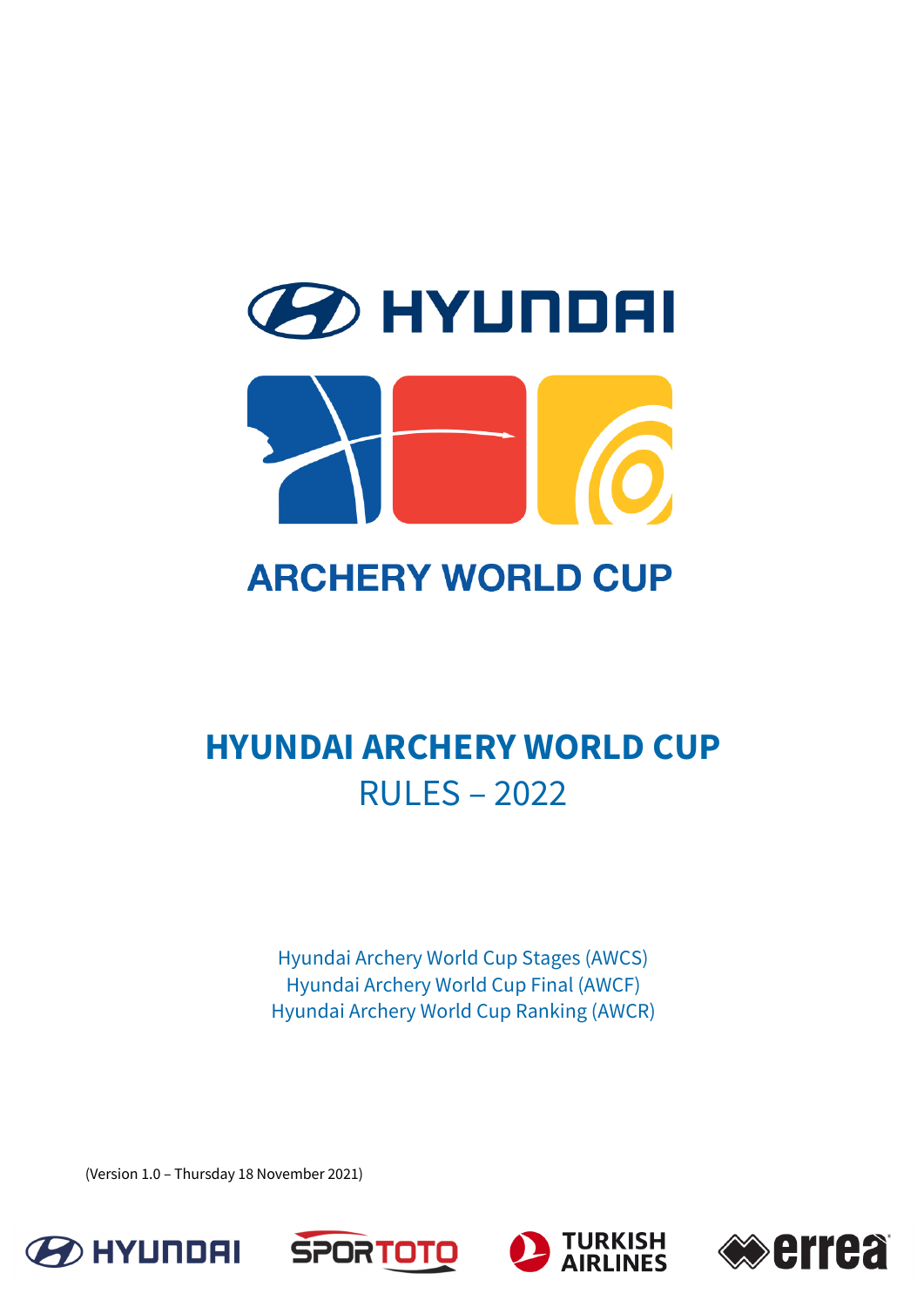

# **1. Hyundai Archery World Cup Stages (AWCS)**

- 1.1 There will be a maximum of four (4) AWCS stage every year, except in a year in which the Olympic Games are held when the maximum number of AWCS will be three (3).
- 1.2 Each AWCS will be an outdoor archery competition for athletes competing in the following competition categories: recurve men, recurve women, compound men and compound women.
- 1.3 The dates and locations of AWCS will be available in the World Archery calendar.
- 1.4 Each member association, including that of the host country of an AWCS, may enter a maximum of four (4) athletes in each category. (A maximum of four recurve men, four recurve women, four compound men, four compound women.)
- 1.5 Each AWCS will include the following ten (10) medal events:
	- (4) Individual (recurve men, recurve women, compound men, compound women)
	- (4) Team (recurve men team, recurve women team, compound men team, compound women team)
	- (2) Mixed team (recurve mixed team, compound mixed team)

World Archery reserves the right to cancel any events that are not included in the AWCR.

- 1.6 Athletes will qualify for the AWCF by competing at AWCS.
- 1.7 Points counting towards the AWCR can be won at any AWCS. All AWCS that take place will be considered of equal value for the purposes of the AWCR, although they may award different points towards the world ranking.
- 1.8 The competition format will follow the most recent edition of the *World Archery Rulebook* (available at www.worldarchery.sport), unless otherwise stated in these rules.
	- 1.8.1 For all individual categories in which less than 104 athletes are registered at the final entry deadline, the cut after qualification will be made at 64 athletes. The first round of eliminations will be the 1/32 or round of 64. There will be no top-eight bye.
	- 1.8.2 For all individual categories in which 104 or more athletes are registered at the final entry deadline, the cut after qualification will be made at 128 athletes. The first round of eliminations will be the 1/64 or round of 128. There will be no top-eight bye.
	- 1.8.3 Athletes (and their coaches) who are competing in the televised individual matches must wear uniforms of differing predominant colours (t-shirt only). Each athlete and coach must have a second (alternate) uniform that is of a distinctly different colour to their main (primary) uniform and also complies with World Archery rules.

The higher seeded athlete will be given the choice of whether they or the lower-seeded athlete will wear their alternate uniform should a change be required.

1.9 An athlete that finishes in any of the top third-two (32) positions in an individual event at an AWCS will be awarded points towards the AWCR.







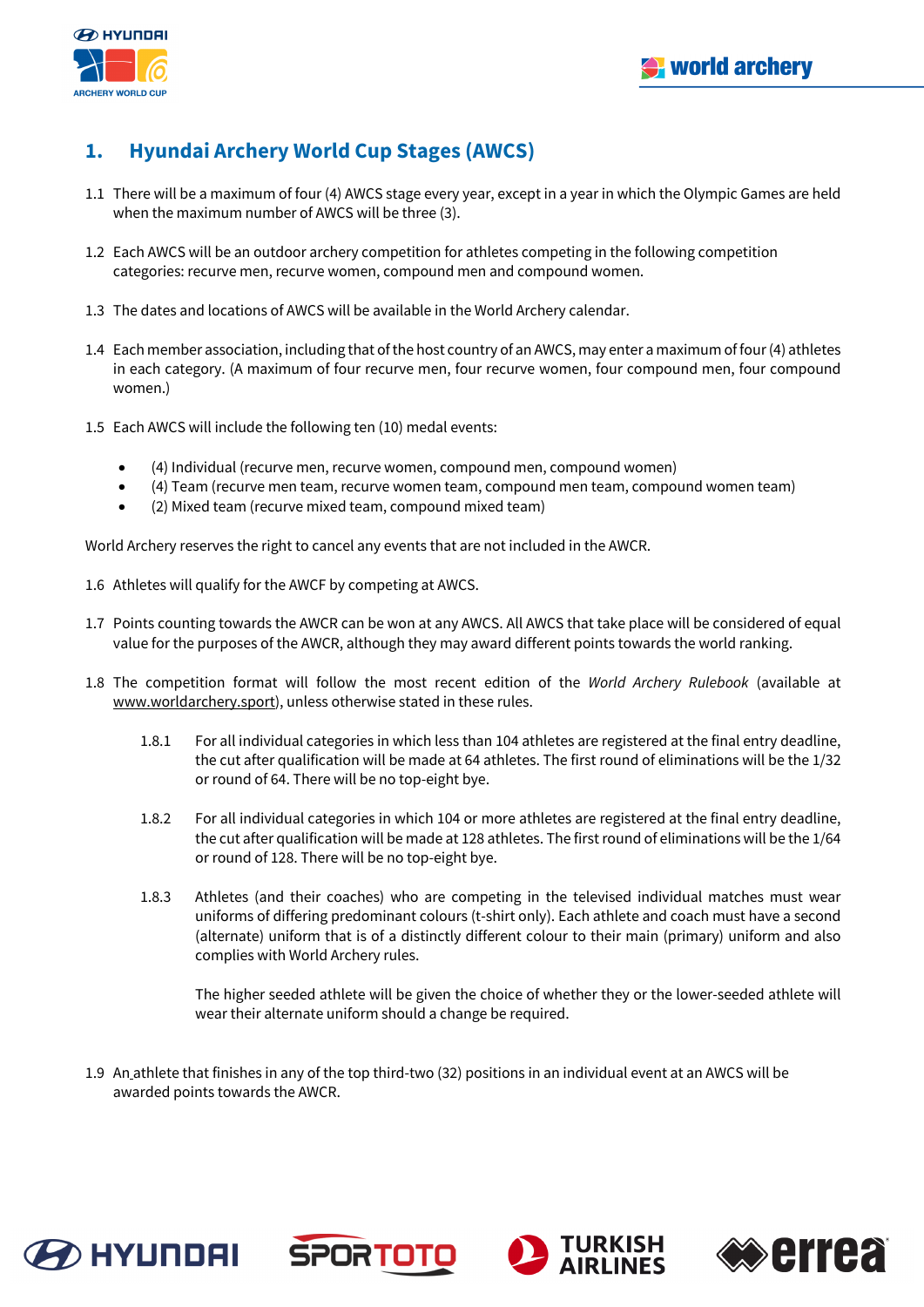Points will be awarded according to the following table:

| Rank            | <b>Points</b> | Rank                         | Points |
|-----------------|---------------|------------------------------|--------|
| 1 <sup>st</sup> |               | 6 <sup>th</sup>              |        |
| 2 <sub>nd</sub> |               | 7th                          |        |
| <b>2rd</b>      |               | $R^{th}$                     |        |
| ⊿ <sup>th</sup> |               | $9^{th} - 16^{th}$           |        |
| гςth            |               | $17^{th}$ - 32 <sup>nd</sup> |        |

1.10An athlete who seeds in any of the top eight (8) positions over an individual qualification round at an AWCS will be awarded bonus points towards the AWCR.

Points will be awarded before any tiebreak rule is applied (10 count, X count or coin toss).

Points will be awarded according to the following table:

| Rank            | <b>Points</b> | Rank            | Points |
|-----------------|---------------|-----------------|--------|
| 1st             |               | <b>Eth</b>      |        |
| 2 <sub>nd</sub> |               | 6 <sup>th</sup> |        |
| 2 <sub>rd</sub> |               | ァth             |        |
| 4 <sup>th</sup> |               | 8 <sup>th</sup> |        |

1.11AWCR:

Athletes will be ranked for the AWCR on their three highest points totals at AWCS plus the combined total of bonus points across all AWCS.

# **2. Qualification for AWCF**

2.1 Eight archers in each individual competition category will qualify for and compete at the AWCF.

A maximum of two athletes per nation may compete in each competition category, except if the Olympic wildcard causes a nation to exceed that number in which case the maximum will be three.

Qualification for the AWCF is done at athlete level and places are non-transferrable. (A nation may not replace a qualified athlete with another athlete.)

2.2 There are four qualification pathways to the AWCF: AWCS stage winner, Olympic wildcard, AWCR and host nation representative.

### 2.2.1 **AWCS stage winner**

An athlete who wins an individual event at an AWCS will automatically qualify for the AWCF.

If an athlete who has already won an AWCS wins another AWCS, no athlete qualifies from that subsequent AWCS as AWCS stage winner.

If three or more athletes of the same nation win a AWCS, the maximum of two athletes from the same nation will still apply. The two athletes ranked highest in the AWCR will qualify for the AWCF.

### 2.2.2 **Olympic wildcard**

In a year in which the Olympic Games are held, the winners of the individual events at the Olympic Games will qualify for the AWCF as Olympic wildcards.







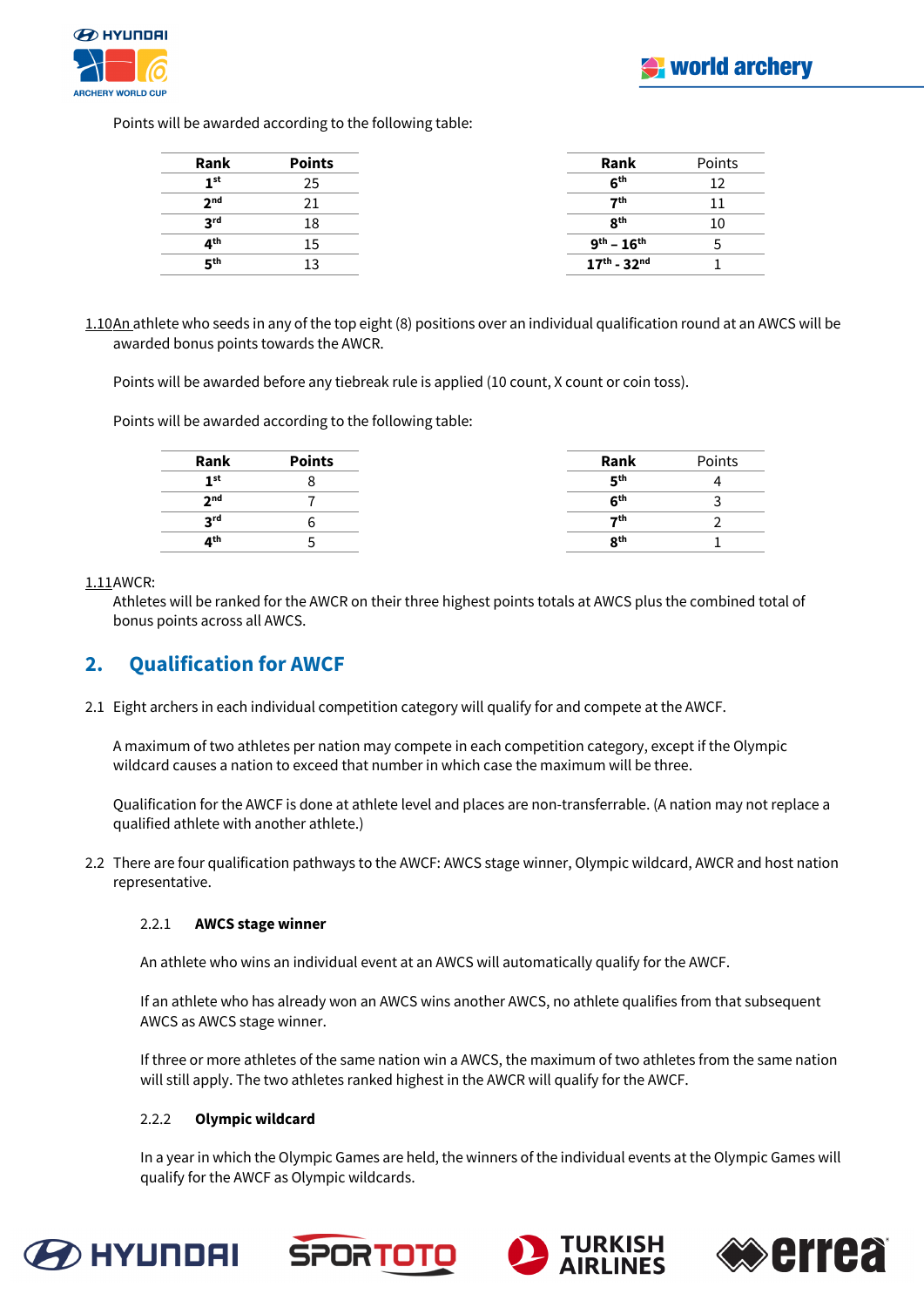

Wildcards are exempt from the limitation of two athletes per nation.

If a wildcard wins an AWCS, no athlete qualifies from that AWCS as an AWCS stage winner.

### 2.2.3 **AWCR**

The athletes ranked highest in the AWCR after the last AWCS of the season qualify for the AWCF.

The number of places available through the AWCR is dependent on the number of athletes that qualify as AWCS stage winners or as Olympic wildcards and will bring the total number of qualified athletes to seven.

(For example, if four athletes qualify as AWCS stage winners and there is no wildcard, three places will be available through the AWCR; if one archer qualifies as an AWCS stage winner plus one wildcard, five places will be available through the AWCR.)

If a nation reaches the maximum number of athletes in any competition category, then the next eligible athlete in the AWCR will qualify instead.

If there is a tie in the AWCR, the following tiebreak procedure will be used:

- The athletes' position in the World Archery Rankings issued immediately after the last AWCS, and if the tie is still not resolved, then;
- The result of the last AWCS in which the athletes participated, and if the tie is still not resolved, then;
- A coin toss (real or electronic).

### 2.2.4 **Host nation representative**

The host nation of the AWCF may nominate one athlete to qualify in each competition category if that nation has not already qualified two athletes in that competition category as AWCS stage winners or through the AWCR.

Confirmation deadlines will be established to give adequate time for the reallocation process.

# **3. Hyundai Archery World Cup Final (AWCF)**

- 3.1 The AWCF shall be held in September (final date and location available in the World Archery calendar). If, due to unforeseen events, only one AWCS is organised during the calendar year, the AWCF may be cancelled in which case no Archery World Cup Champions will be designated.
- 3.2 Qualified athletes and the member associations involved will be contacted by World Archery for confirmation of their participation and acceptance of the participation conditions of the AWCF. World Archery will then officially confirm each athlete's registration for the AWCF.
- 3.3 Athletes must comply with sponsoring and marketing requirements. For example, each athlete will have to include on their shirt an advertisement of two (2) World Archery Sponsors, which will be attached on site. Athletes will be asked to provide the shirt they will compete in upon arrival. Failure to comply with this requirement may result in the athlete forfeiting their entry for the AWCF.
	- 3.3.1 Athletes (and their coaches) competing in the same match must wear uniforms of differing predominant colours (t-shirt only). Each athlete and coach must have a second (alternate) uniform that is of a distinctly different colour to their main (primary) uniform and also complies with World Archery rules.

The higher seeded athlete will be given the choice of whether they or the lower-seeded athlete will wear their alternate uniform should a change be required.







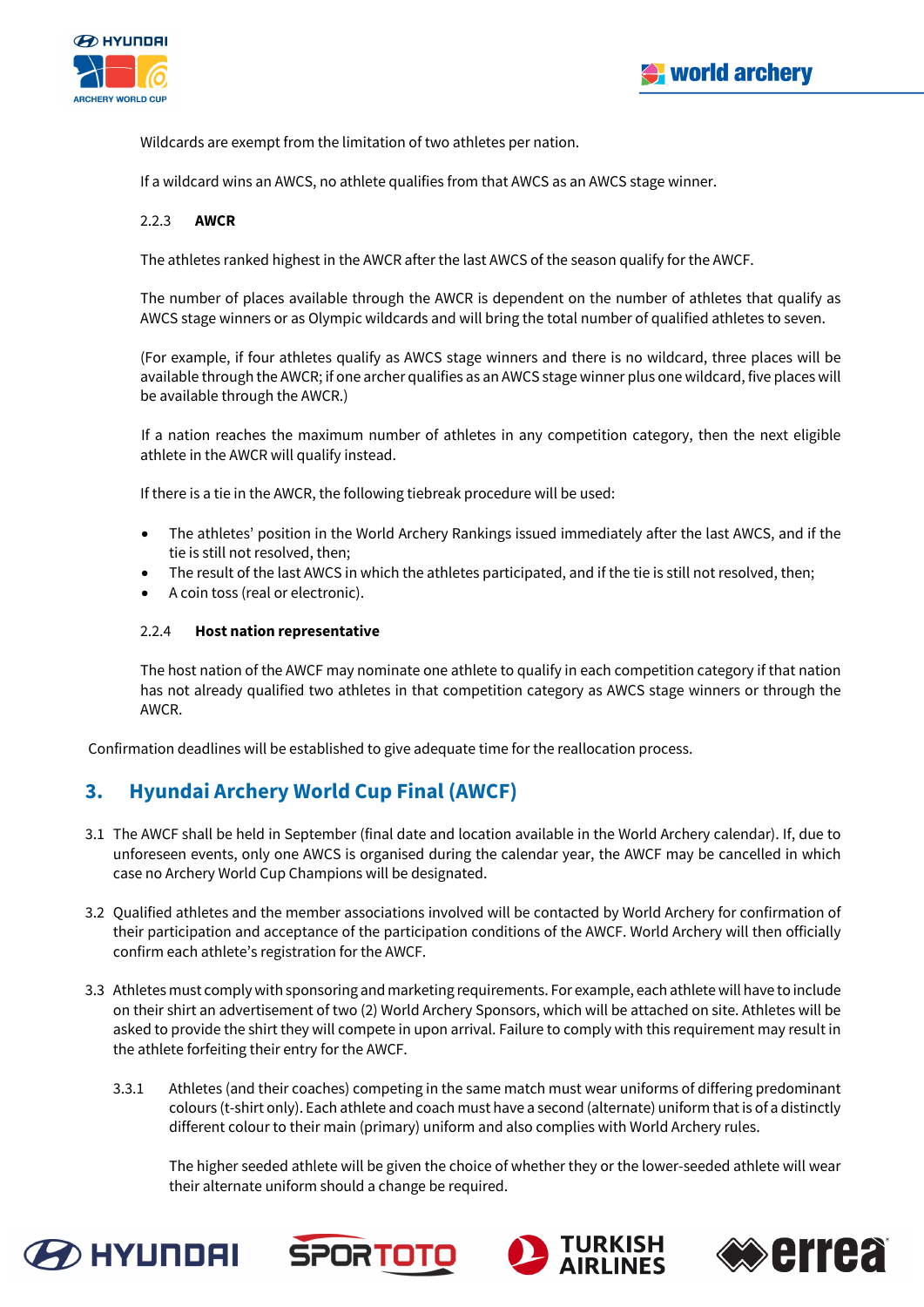



- 3.4 Single room, full board accommodation will be provided by the LOC at the official event hotel for athletes, who participate in the AWCF. Qualified athletes will be invited to arrive one (1) day prior to the day of familiarisation and leave the day after their respective competition finishes. All local transportation will be provided by the LOC.
- 3.5 The roundtrip flight or journey to the AWCF location needs to be arranged and covered by the athlete (or their member association, sponsor or other benefactor). World Archery will not cover this cost.
- 3.6 All matches will follow the most recent edition of the *World Archery Rulebook*.
- 3.7 The top two athletes in the AWCR, for each category, will be placed at the two opposites ends on the bracket. The remaining athletes will be positioned in the brackets by means of a random draw. Athletes, will be paired following the outcome of the draw starting at the quarterfinal final stage, followed by the semifinals and medal matches.
- 3.8 The official draw will take place on the day of familiarisation, may be produced for television and streaming and athletes are required to attend.
- 3.9 All matches may be televised live or included in full or edited format in television products.
- 3.10The finalised competition schedule and details of the AWCF will be communicated on www.worldarchery.sport and to the finalists two weeks before the start of the competition.

# **4 Prizes**

4.1 Athletes who rank in any of the top four (4) positions in the individual events at an AWCS will receive the following prize money:

| Rank            | <b>Amount</b> |
|-----------------|---------------|
| 1 <sup>st</sup> | 3'500 CHF     |
| 2 <sub>nd</sub> | 2'200 CHF     |
| <b>2rd</b>      | 1'100 CHF     |
| ⊿th             | 800 CHF       |
|                 |               |

4.2 Athletes who rank in any of the top four (4) positions in the individual events at the AWCF will receive the following prize money:

| Rank            | Amount     |
|-----------------|------------|
| 1 <sup>st</sup> | 28'000 CHF |
| 2 <sub>nd</sub> | 14'000 CHF |
| <b>S</b> rq     | 7'000 CHF  |
| ⊿th             | 1'500 CHF  |

A custom Archery World Cup trophy will be given to the winner of each individual event at the AWCF. The original trophy – including the engraved names of the winners of each edition – will remain in the possession of World Archery.

4.3 To save bank transfer costs for World Archery and athletes, World Archery will only pay the prize money for each AWCS and the AWCF at the end of the season, independently of whether an athlete qualifies for the AWCF. The expected date of payment will be **15 December 2022**, but World Archery reserves the right to alter this date.

Athletes are required to complete a prize money form for all the AWCS or AWCF in which they have won prize money. If a correct and complete form is not received by 1 December 2022, World Archery reserves the right to withhold payment of the prize money. It is the responsibility of the athlete to provide their personal data by the deadline.